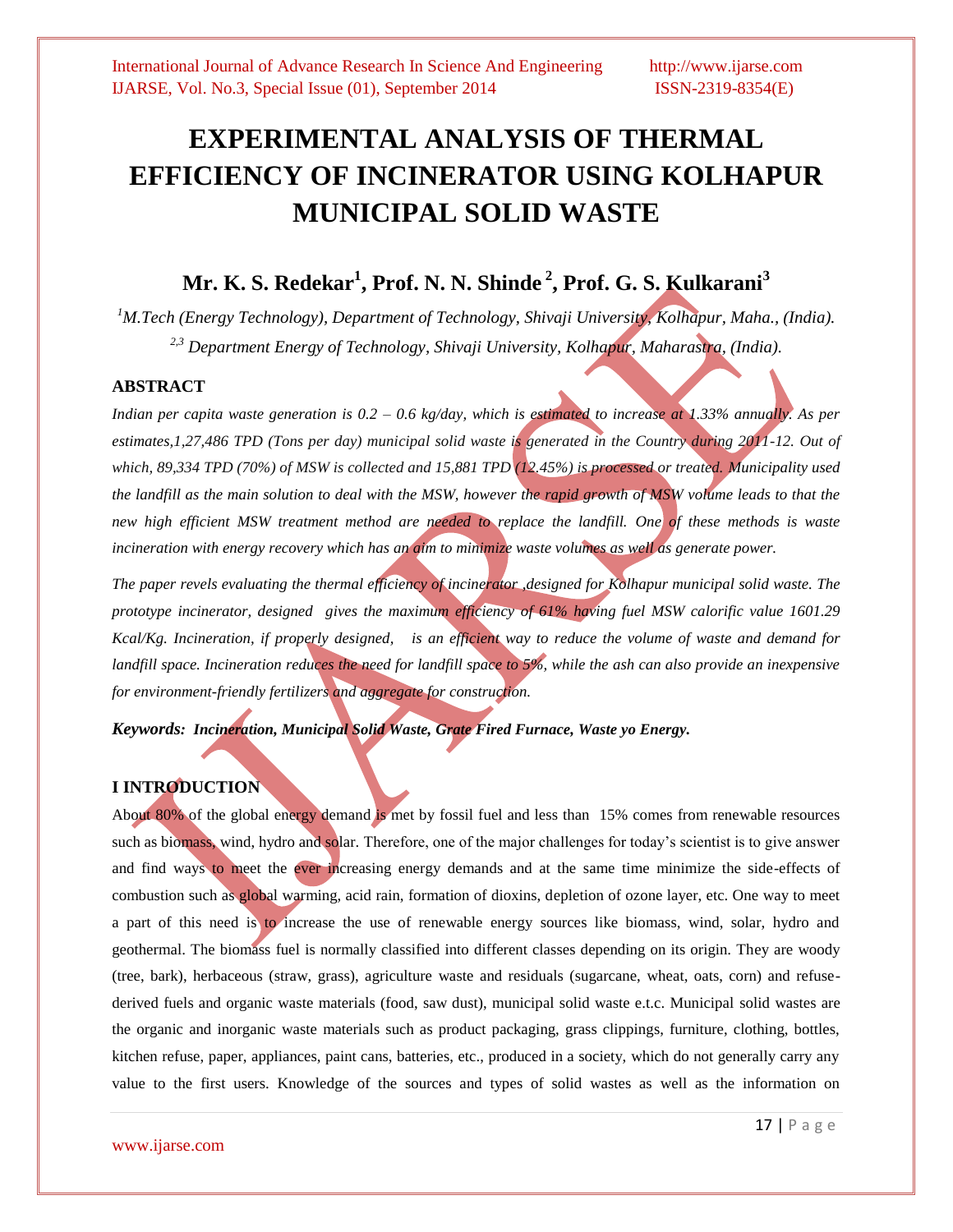composition and the rate at which wastes are generated/ disposed is, therefore, essential for the design and operation of the functional elements associated with the management of solid wastes.

### **II DESIGN AND EXPERIMENTATION**

Performance evaluation of Prototype model at Department of Technology (DOT), Shivaji University, Kolhapur (SUK) is carried out. The raw material for Incineration is municipal solid waste which is collected from MSW dumping site located at Bavada, Kolhapur. The calorific value is 1601.29 Kcal/Kg(estimated using bomb calorific meter at DOT) is established for fuel MSW , the waste available in heterogeneous mixture with variable moisture content. The methodology to evaluate the performance of the Prototype Model is developed as above based on existing formulae available for the thermal power plant. Data from the selected time span is taken and recorded in blank data forms. The measurements are taken for real value experimentation and results are evaluated for the given test conditions.

There are different types of incinerator but out of all types incinerator the moving grate incinerator is more appropriate technology for energy generation. Because in moving grate technology mostly mass burn incinerator is gives more benefits over the other type of incinerator. The size of the incinerator is designed for process steam requirements for nearby textile industry from Ichalkaranji..

 $= 4.18 (100-30) + 2201.6 + 2.25 (110 -100) = 2516.7$  KJ/Kg

Hence for 40 Kg steam generation we require 100668 KJ/hr. If we have the fuel having calorific value 1601.29 Kcal/Kg then for 40 Kg steam generation 19 Kg/hr fuel is require (estimated). Hence we decide the make a prototype model for 10 Kg steam generation and it requires the quantity of fuel MSW is 5 Kg/hr.



Fig. 1 of top view and side view of prototype model

### **2.1 Design Considerations and Specifications**

- 1. The quantity of steam require for flake machine is 40 kg per hour at pressure 2 bar and 110 ° C temperature.
- 2. Ambient temperature of water is  $30^{\circ}$ C
- 3. Heat require to generate 1 Kg of steam =  $C_{pw}$  (100 T<sub>1</sub>)+ H<sub>fg</sub> + C<sub>ps</sub> (T<sub>2</sub> 100)

Where,  $C_{pw}$  Specific heat of water(4.18 KJ/Kg),  $C_{ps}$  Specific heat of steam(2.25 KJ/Kg), T<sub>1</sub> = Ambient temperature of water,  $T_2$ = Final temperature of water,  $H_{fg}$ = Latent heat of steam(2201.6 KJ/Kg)

### www.ijarse.com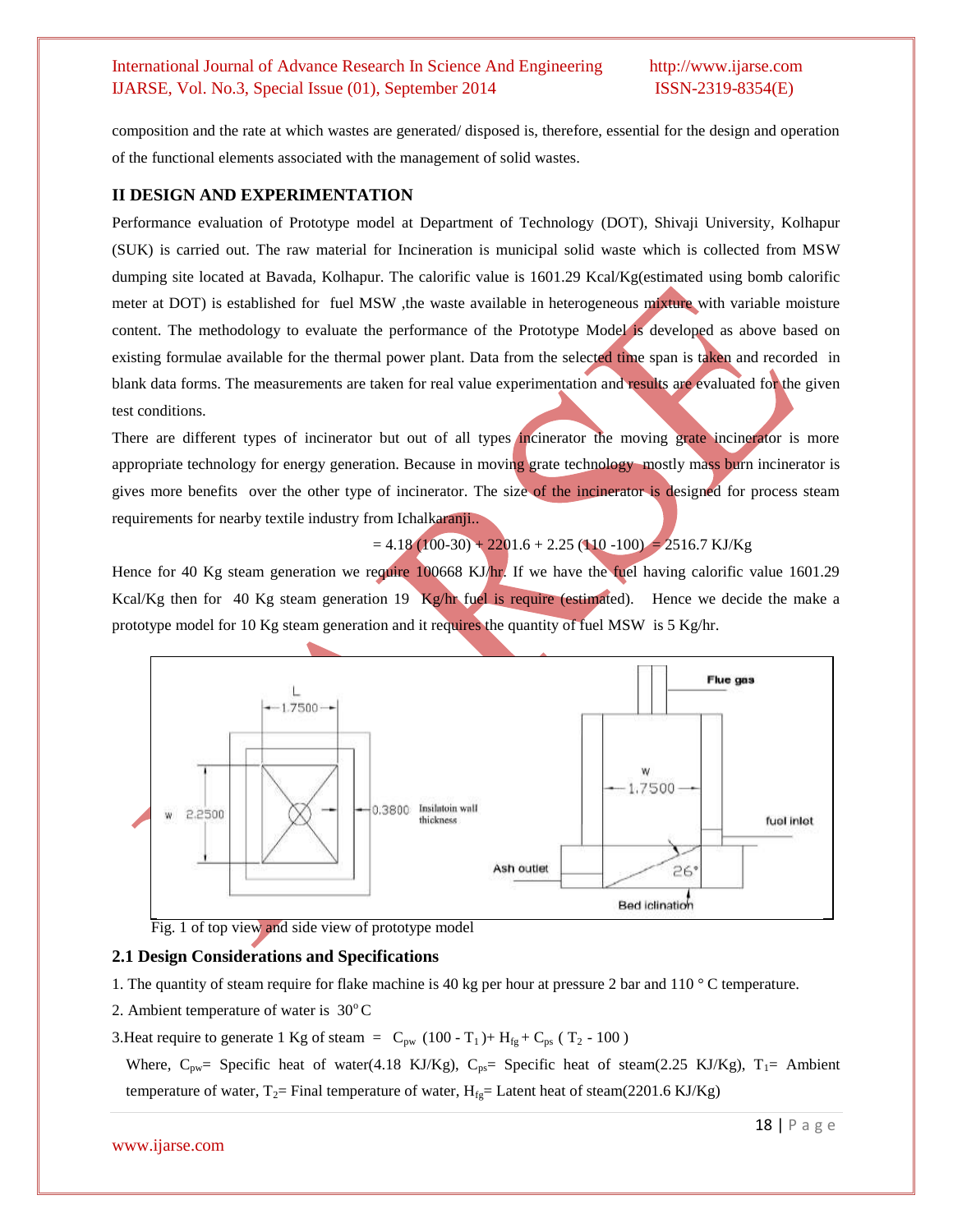- 4.Amount of heat require to generate 1 Kg of steam is 2516.7 KJ/Kg.
- 5. Length to width ratio . L: $W = 1:1.3$
- 6 Hence  $W = 2.25$  and  $L = 1.75$
- 7.The refectories furnace bricks are used for construction of the incinerator and 5mm mild steel sheet is used for bed of incinerator.

8.A Kg of waste hold  $300g$  C ~ 25 mol C ( $300g/12g/mol$ ) and  $43g$  H ~ 43 mol H ( $43g/1g/mol$ ). Hence the overall reaction of C and H with oxygen yield  $CO<sub>2</sub>$  and  $H<sub>2</sub>O$ 

> $C + O_2 = CO_2$  i.e. 25 mol  $C \sim 25$  mol  $O_2 \sim 25$  mol  $CO_2$  and  $H + 44 O_2 = 42 H_2O$  i.e. 43 mol H ~ 10.75 Mol O<sub>2</sub> ~ 21.5 mol H<sub>2</sub>O

9. The required amount of combustion air for excess air ratio ( $\lambda$ ) in range 1.5- 2.0 would be 4.52 -6.03 Nm<sup>3</sup>/kg. only  $0.63$  Nm<sup>3</sup>/kg ate used in the combustion process. The remaining part, 3.9 -5.4 %, is diluted the flue gas. With a dry air density of 1.293 kg/Nm<sup>3</sup>, 5.85 – 7.80 kg of air is needed for 1 Kg of waste.

10.Ror prototype model 30 Nm3/Kg air is provide for combustion. Where the rate at which air supply is 10 -15 m/sec.In prototype model air is provided from the bottom of combustion bed.

## **2.2 Experimentation for Calculating Thermal Efficiency of Furnace**

Thermal efficiency of furnace is calculated using formulae as follows.

# ……………(1)

The quantity of heat to be imparted (He) to the stock can be found from,

**He = m × Cp ( T<sup>F</sup> – Ta)………………..** (2)

Where ,b m = Weight of the stock in kg,  $Cp = Mean$  specific heat of stock in kCal/kg°C,  $T_f$  = Final temperature of stock desired,  ${}^{\circ}C$ , Ta = Initial temperature of the stock before it enters the furnace,  ${}^{\circ}C$ , He = Quantity of heat of stock in

## **Heat in fuel consumed of heating stock =**  $\text{Hin} = q X GCV$ **............ (3)**

Where,  $q =$  Quantity of fuel used per hour in kg/hr, GCV = gross calorific value of the fuel in kCal/kg of fuel

The efficiency of furnace is depend upon the heat in stock (flue gas), specific heat of flue gas, flow of flue gas e.t.c and it may affected by the percentage of moisture in fuel, decreased air supply e.t.c.. Hence thermal efficiency of furnace is calculated by considering all this factors. The prototype model is designed for 5 Kg/hr fuel supply and it is also tested for 6 Kg, 7 Kg, and 8 Kg fuel supply per hour.









www.ijarse.com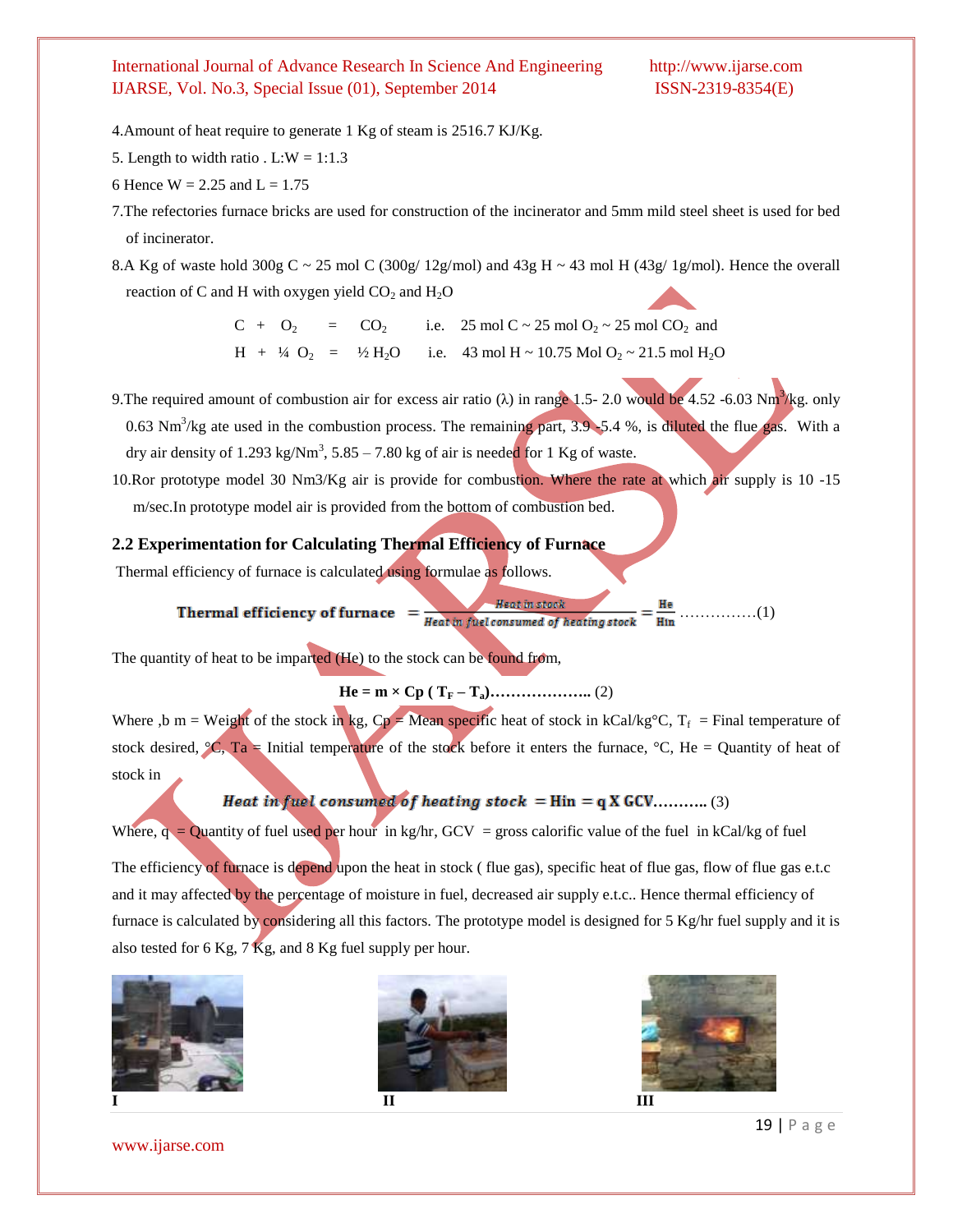Fig. 2 I= experimental setup, II & III = temperature sensor with digital meter and positioning of sensor in furnace, burning of fuel in incinerator, measurement of flue gas velocity using pitot tube manometer.Experimentation carried out at Department of Technology Shivaji University Kolhapur (MS,India)

### **III DATA ANALYSIS AND RESULTS**

A assessment of the potential of recovery of energy from MSW through different treatment methods can be made from a knowledge of its calorific value and organic fraction. In thermo-chemical conversion all of the organic matter, biodegradable as well as non-biodegradable, contributes to the energy output. The measurements are taken for selected time span and results are evaluated for the given test conditions. It is true that such performances can be evaluated for the power plants in operations for more than 10 years and up to 20-25 years. Such conditions are not available in practice. Based on input parameters and the output parameters measured during the test periods the performance is given as under.

As shown in fig. no. 3 the higher efficiency of furnace was 44.06% (at 40 min) where heat in flue gas was also high i.e. 3528 Kcal/hr (at 40 min). The both reading were taken in setup no.6. Lower efficiency of furnace was 15.93 % (at 10 min) where heat in flue gas was also low i.e.  $1276.1$  Kcal/hr (at 10 min) in setup no.5.

As shown in figure no.4 fuel supply 5Kg, 6Kg, 7Kg, and 8 Kg per hour gives maximum efficiency 37.45 % , 43.35 %, 52.57 %, 61.93 % respectively. Higher efficiency of furnace was 61.93 % (at 30 min) where heat in flue gas was also high i.e. 7934.4 Kcal/hr (at 30 min) in 8 Kg/hr fuel supply setup, which is highest efficiency as compared to all setups. The 8 Kg/hr fuel supply gives the average maximum efficiency for one hour was 43.22 % and at same time in 8 Kg/hr fuel supply we got the highest temperature of furnace was 783 ° C and in 5 Kg/hr fuel supply we got the highest temperature of furnace was 545 ° C.

Figure no. 6 shows the behavior of furnace efficiency with variation in moisture content of municipal solid waste Higher efficiency of furnace was 31.65 % (for 5 Kg/hr) at 25 % moisture content in fuel. Lower efficiency of furnace was  $25.25\%$  (for 5 Kg/hr) at 38 % moisture content in fuel



**Fig. 3 a) Heat in flue gas of furnace with respect to Time for each set of 5 Kg fuel**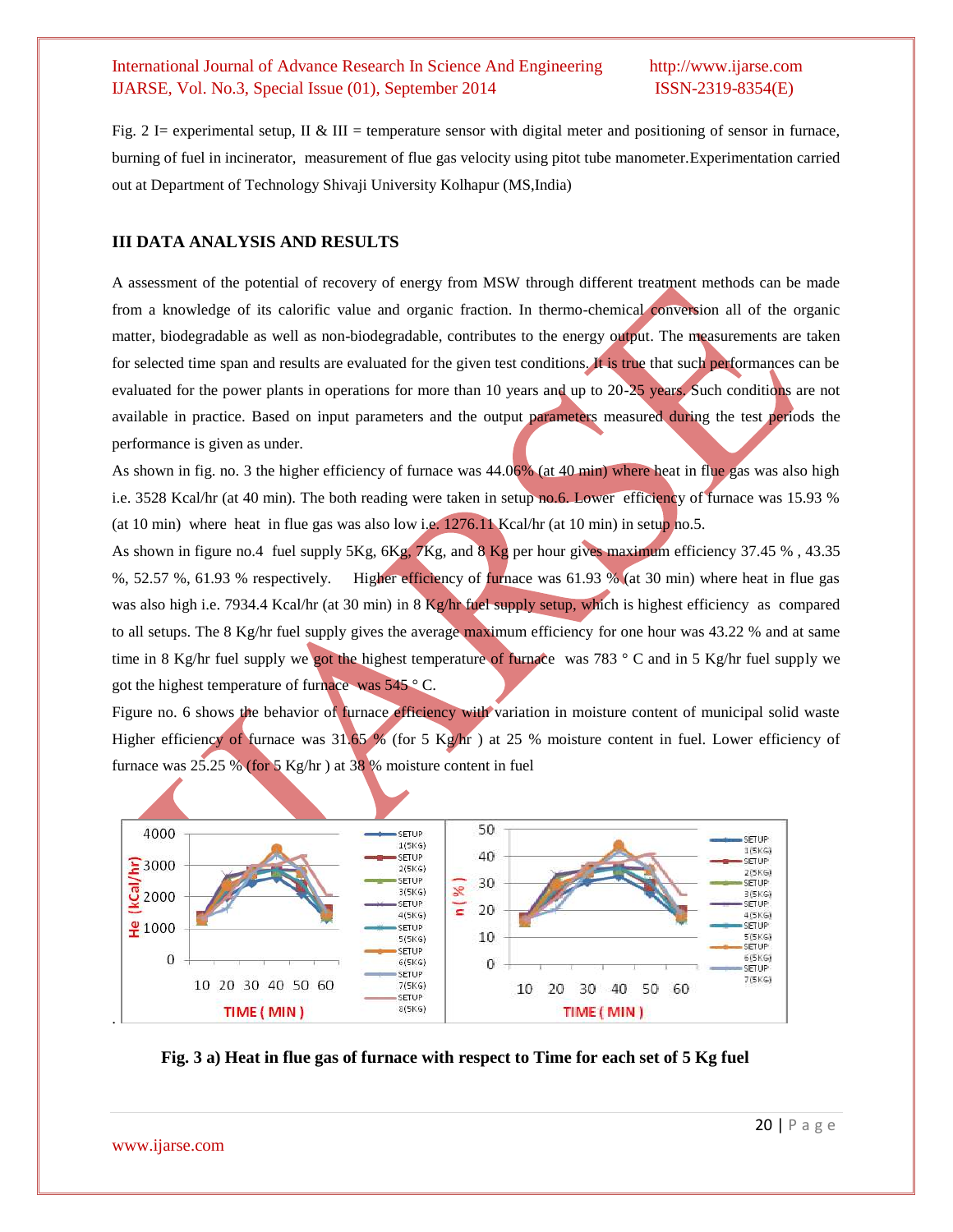

**Fig. 4 a) Efficiency of furnace with respect to Time and b) Heat in flue gas of furnace with respect to Time for 5 Kg, 6 Kg, 7 Kg and 8 Kg fuel MSW**



**Fig. 6 Efficiency with respect to Moisture content for each set of 5 Kg fuel MSW**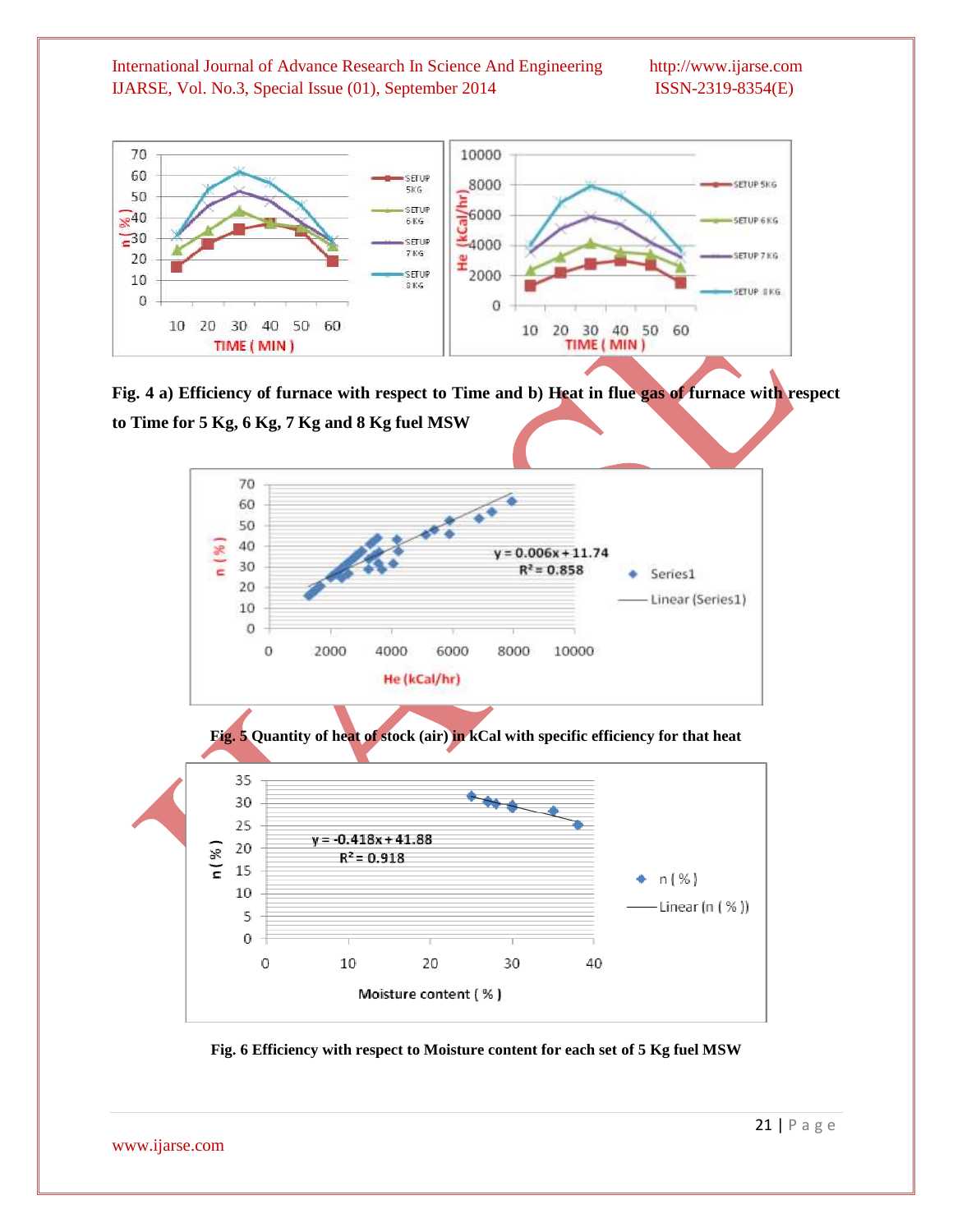### **IV CONCLUSION AND RECOMMENDATION**

The quantity of moisture present in municipal solid waste directly affects the temperature, thermal efficiency of furnace and quantity of ash of furnace. Low moisture content in fuel gives the higher efficiency of furnace and simultaneously responsible for low ash formation because low moisture content directly support for efficient burning of municipal solid waste which lead to attain the maximum temperature of furnace. The maximum efficiency 0f 61.93% is achieved without segregation of raw MSW . Higher the moisture content less is the thermal efficiency of furnace. Hence the low moisture content or dry waste should be used for incineration technique. The incarnation process can be used for MSW for heat and power generation without segregating the raw materials provided the moisture content and excess air in furnace designs are controlled .

### **References**

- [1] Case Study, "*Toshima Incineration Plant*", Tokyo, Japan For Iea Bioenergy Task 23 (Energy From The Thermal Conversion Of MSW And Rdf) By D.L. Granatstein( Cetc/Nrcan, Ottawa, Canada) H. Sano( Nedo, Tokyo, Japan), August 2000.
- [2] "*Emissions From Waste Incineration*" By Mr. Bernt Johnke (Germany) And Reviewed By Robert Hoppaus (Ipcc/Oecd/Iea), Eugene Lee (Us), Bill Irving (Usepa), T. Martinsen (Ipcc/Oecd/Iea), And K. Mareckova (Ipcc/Oecd/Iea).
- [3] "*Economic assessment and energy model scenarios of municipal solid waste incineration and gas turbine hybrid dual-fueled cycles in Thailand*", by Seksan Udomsri, Andrew R. Martin, Torsten H. Fransson,1 February 2010.
- [4] "Combined Electricity Production And Thermally Driven Cooling From Municipal Solid Waste", by Seksan Udomsri, Doctoral Thesis 2011. ISBN 978-91-7415-930-1
- [5] Fredrik Gröndahl,Fredrik Gröndahl(Master Of Science Thesis, Stockholm 2012),Studied, "*Algae Based Carbon Capture And Utilization Feasibility Study - Initial Analysis Of Carbon Capture Effect Based On Zhoushan Case Pre-Study In China*".
- [6] Jingcheng Zhoua, Haibin Chen (ICFEPES 2012), studied, "*Municipal Solid Waste Incineration in China: the Current Practices and Future Challenges*".
- [7] Decision Makers' Guide to, Municipal Solid Waste Incineration, The World Bank(Washington, D.C.).
- [8] Sofia Ekstrand,Annicka Wänn,Master Thesis(April 2008),studied, "*Waste Incineration Plant in Wuhan, China - A Feasibility Study*".
- [9] Part II "*Waste Incineration*" , by, Gabor Doka. Doka Life Cycle Assessments Doka G. (2003) Life Cycle Inventories of Waste Treatment Services. ecoinvent report No. 13, Swiss Centre for Life Cycle Inventories, Dübendorf, December 2003.
- [10] "*Municipal solid waste (MSW) as a renewable source of energy: Current and future practices in China*" by Hefa Cheng, Yuanan Hu, January 2010, ELSEVIER (Bio resource Technology).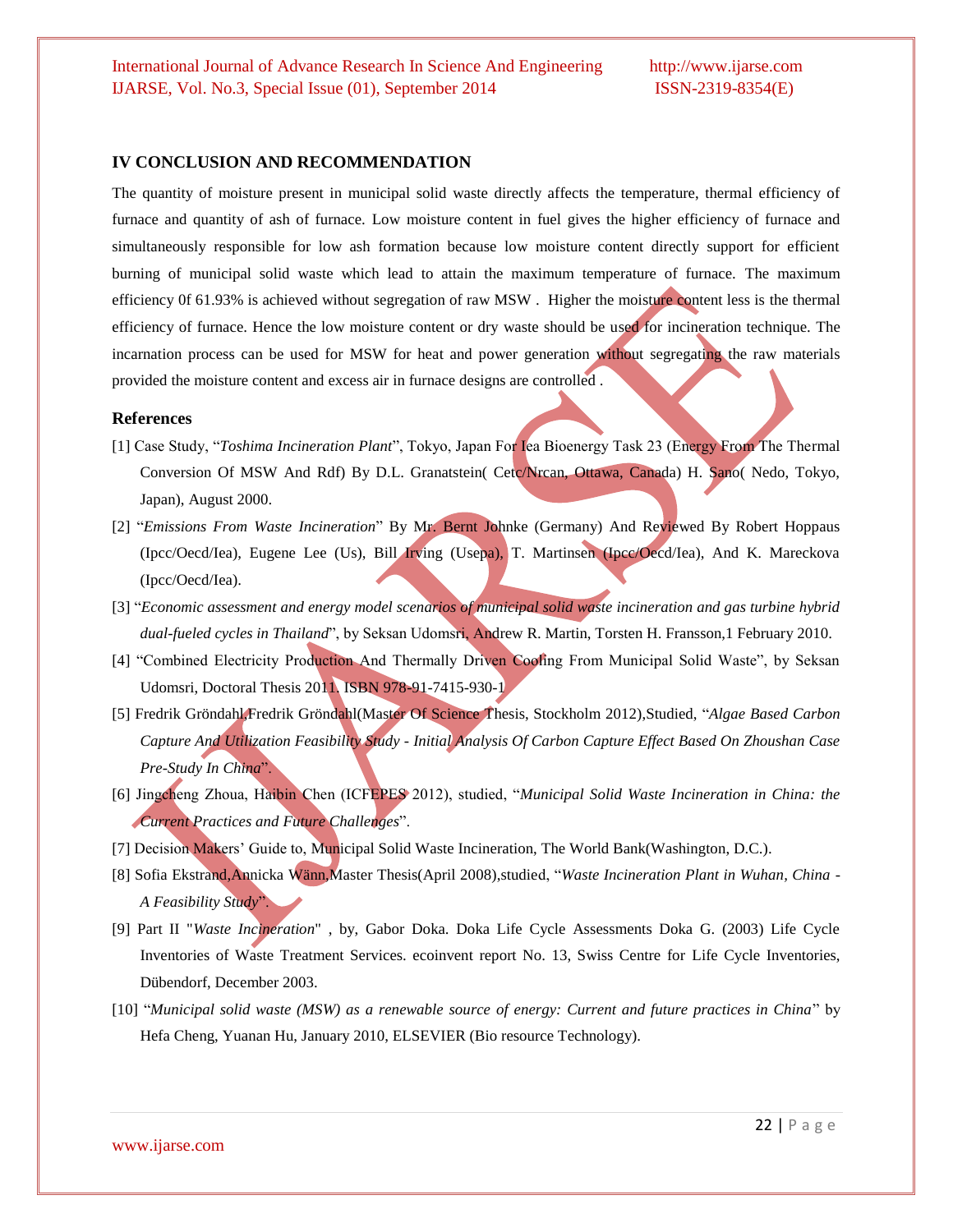- [11]"*Mathematical modeling of MSW combustion and SNCR in a full-scale municipal incinerator and effects of grate speed and oxygen-enriched atmospheres on operating conditions*"by Zengying Liang, Xiaoqian Ma, May 2010, ELSEVIER (Waste Management )
- [12] "*Clean energy conversion from municipal solid waste and climate change mitigation in Thailand: Waste management and thermodynamic evaluation*" by Seksan Udomsri, Miroslav P. Petrov, Andrew R. Martin, Torsten H. Fransson, July 2011, ELSEVIER (Energy for Sustainable Development).
- [13] "*Energy from municipal solid waste in Chennai, India – a feasibility study*",by Camilla Axelsson Theres Kvarnström, May 2010. ISSN 1653-5634.
- [14] Borlänge Energi AB, Waste management in Sweden, information sheet 2008.
- [15] Avfall Sverige, Svensk Avfallshantering 2008, availabl http://www.avfallsverige.se/m4n?oid=2582&\_locale=1, access date 2009-01-27.
- [16] An Overview Of Renewable Energy Utilization From Municipal Solid Waste (MSW) Incineration In Taiwan by W.T. Tsai, Y.H. Chou / Renewable And Sustainable Energy Reviews 10 (2006) 491–502,17 September 2004.
- [17] Taiwan's Environmental Protection Administration (EPA). Environmental white paper. Taipei, Taiwan: EPA. 2003.
- [18] Derick Carboo, Julius N. Fobil(2005),studied, "*Evaluation of municipal solid wastes (MSW) for utilisation in energy production in developing countries*".
- [19] Zhiqiang, Liu Zhihua, Liu Xiaolin, Li, "*Status and prospects of the application of municipal solid waste incineration in China*" Applied Thermal Engineering 26 (2006) pp 1193-1197
- [20] Waste Report (2010), Clean Association of Tokyo 23.
- [21] EC( 2006), Integrated Pollution Prevention and Control Reference Document on the Best Available Techniques for Waste Incineration, European Commission.
- [22] Y. Nie. 2008. Development and prospects of municipal solid waste (MSW) Incineration in China.
- [23] "*Advanced Thermal Treatment of Municipal Solid Waste*".[\(www.defra.gov.uk\)](http://www.defra.gov.uk/)
- [24] A. U. Zaman,(2010), "*Comparative study of municipal solid waste treatment technologies using life cycle assessment method*".
- [25] "*Mathematical modeling of MSW combustion and SNCR in a full-scale municipal incinerator and effects of grate speed and oxygen-enriched atmospheres on operating conditions*"by Zengying Liang, Xiaoqian Ma, May 2010, ELSEVIER (Waste Management )
- [26] "*Municipal solid waste (MSW) as a renewable source of energy: Current and future practices in China*" by Hefa Cheng, Yuanan Hu, January 2010, ELSEVIER (Bio resource Technology).
- [27] "*Clean energy conversion from municipal solid waste and climate change mitigation in Thailand: Waste management and thermodynamic evaluation*" by Seksan Udomsri, Miroslav P. Petrov, Andrew R. Martin, Torsten H. Fransson, July 2011, ELSEVIER (Energy for Sustainable Development).
- [28] [www.defra.gov.uk](http://www.defra.gov.uk/)
- [29] [www.mnre.gov.in](http://www.mnre.gov.in/)

www.ijarse.com